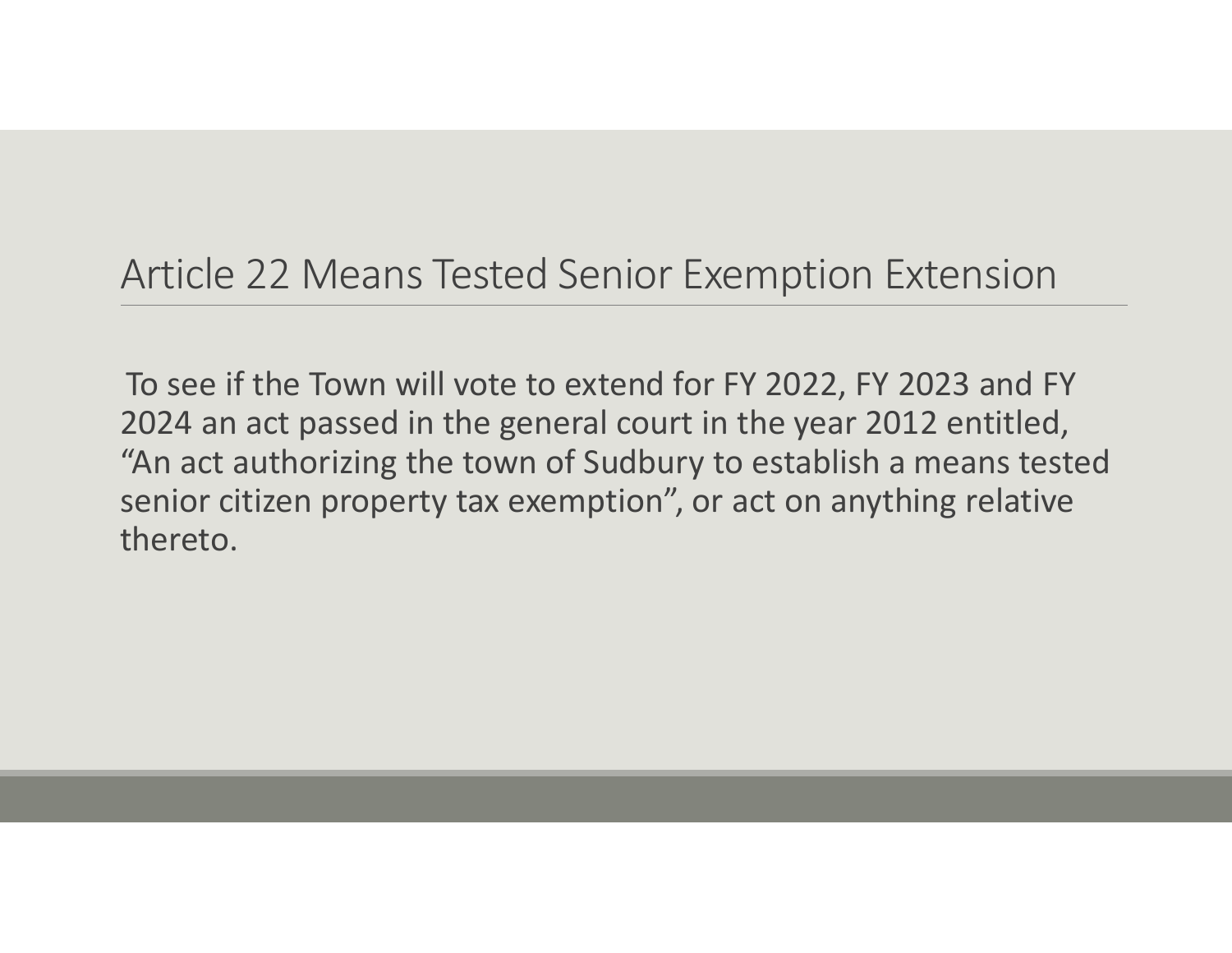### Motion

Move in the words of the article.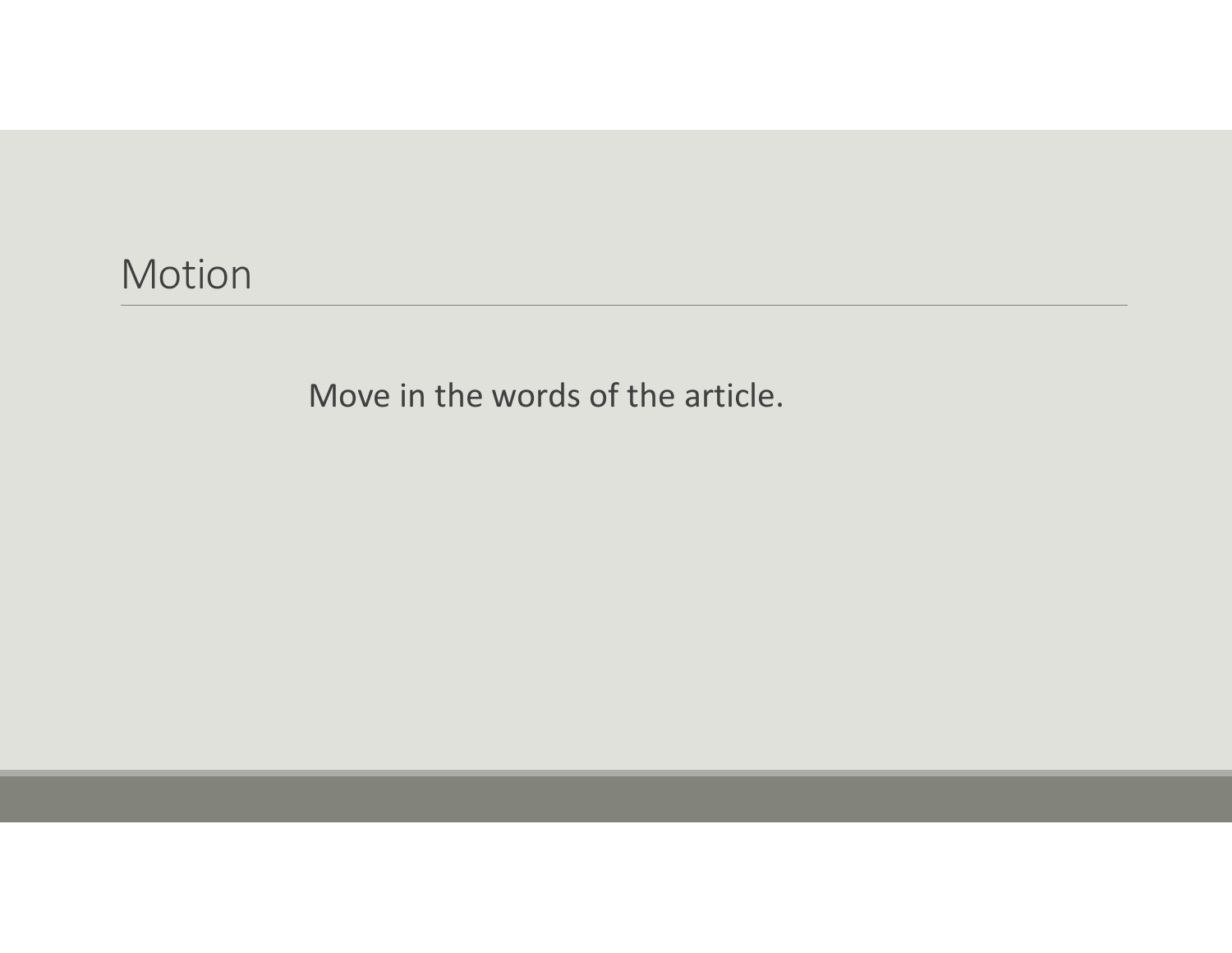### Brief Program Summary

This real estate tax exemption reduces real property taxes for certain<br>low to moderate income seniors through a redistribution of the to moderate income seniors through <sup>a</sup> redistribution of the property tax burden within the residential class.

This program offers tax relief to qualifying seniors who are long time<br>Sudbury residents.

The maximum exemption that any taxpayer is entitled to receive under<br>this program in any given year is 50% of the applicant's residential tax this program in any given year is 50% of the applicant's residential tax bill.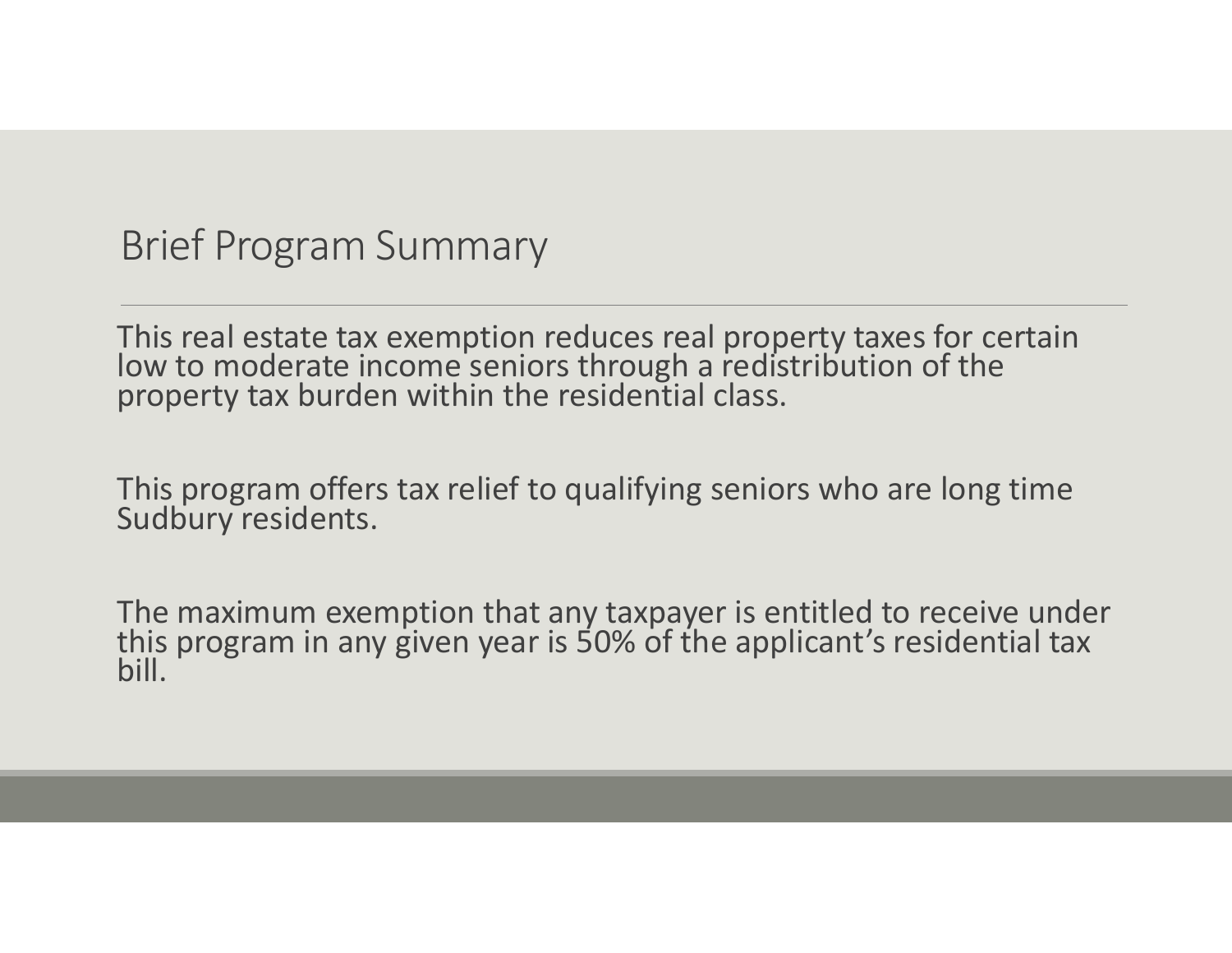# **Qualifications**

- 1. Own and occupy the property.
- 2. If there is <sup>a</sup> co‐owner other than spouse, the co‐owner must be at least 60 years of age.
- 3. Owner or co‐owner must have lived in Sudbury for at least 10 consecutive years.

4. The assessed value of the home cannot exceed the prior year's average assessed value of <sup>a</sup> Sudbury single‐family home plus 10%. For FY 2021 that figure is \$819,800.

- 5. Current annual income limits:
- \$61,000 or less for <sup>a</sup> single filer,
- \$92,000 or less for joint filers, or
- \$76,000 for head of household.

6. The applicant must not own "excessive assets" that place him/her outside of the intended recipients of this exemption.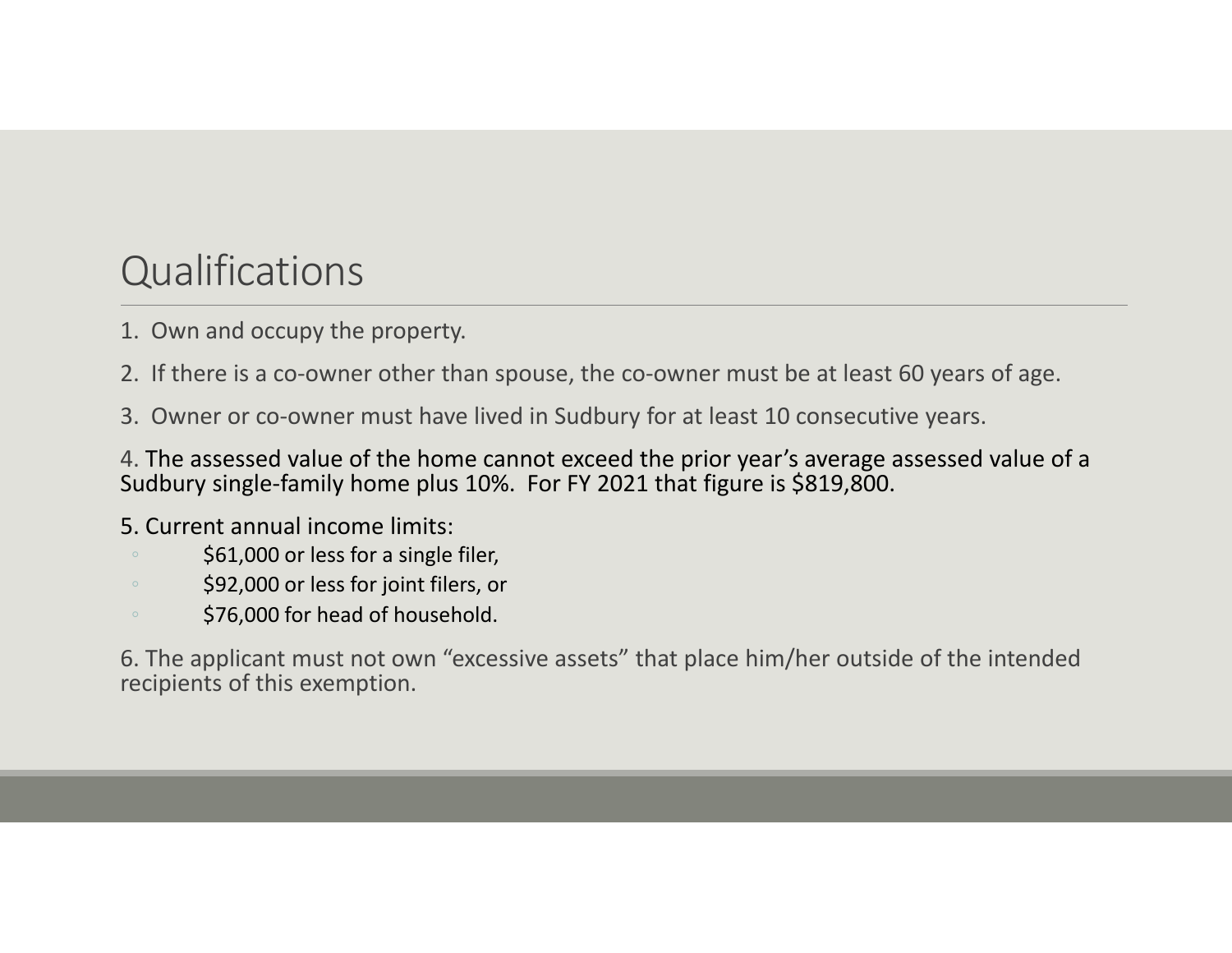## How the Program Works ‐ Sample Qualifying Applicant

#### Age: **Over 65**

Single Filer: 2020 Income ‐ \$**59,000**

Sudbury Resident for **10+ years**

Assessed Valuation of home: **\$672,900**

Estimated FY 2022 Tax (before exemption) **\$12,987.48**

Qualifying Income**: \$ 59,000**

MA Circuit Breaker Credit**: \$1,150**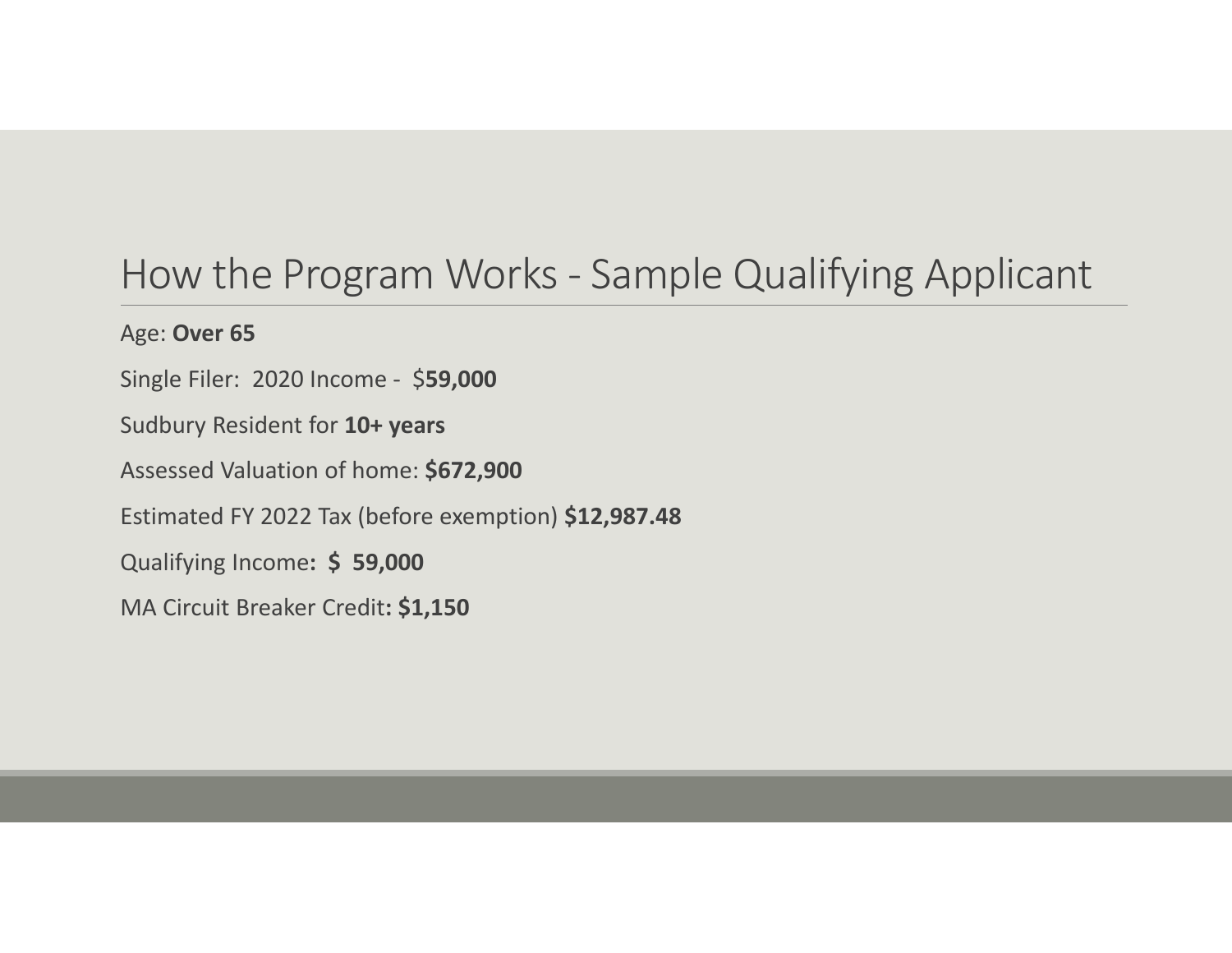## How the Program Works ‐ Formula

#### **Step 1: Calculate the Exemption**

**(Exemption**: equal to the total amount of tax less the sum of 10% of the qualifying income and less the circuit<br>breaker credit**).** 

\$ 12,987.48 (FY 2022 Tax Estimate**)**

‐ \$5,900.00 (10% of 59,000 qualifying income)

‐\$ 1,150.00 (Schedule CB Credit line 17)

**= \$5,937.48** (amount of Exemption)

Step 2:

\$ 12,987.48 (FY 2022 Tax Estimate**)**

‐**\$5,937.48** (amount of Exemption)

**=\$7,050** (Target Property Tax FY 2022)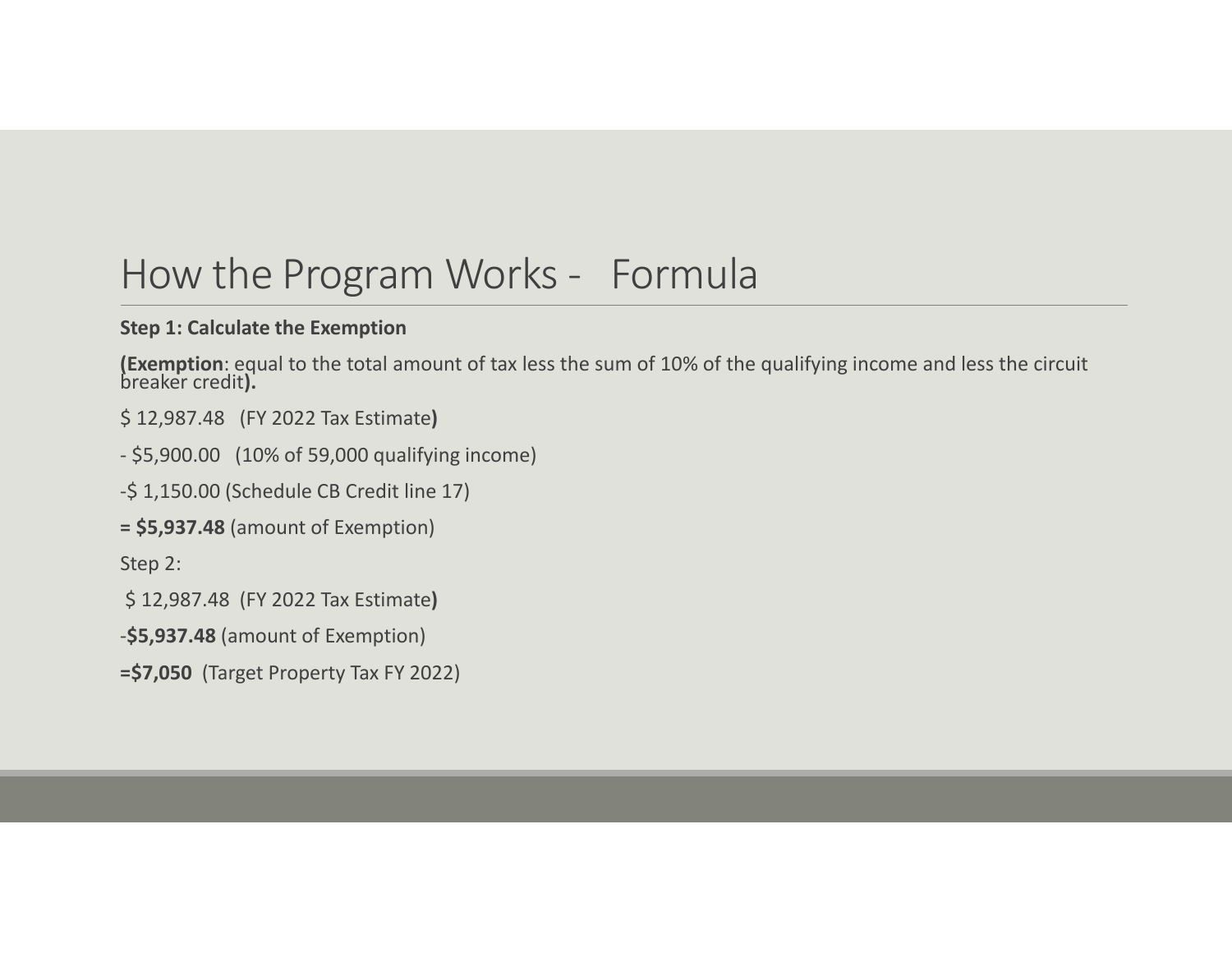# Program Statistics FY 14 – FY 18

|                                    | <b>FY 14</b> |            | <b>FY 15</b> |                         | <b>FY 16</b> |            | <b>FY 17</b> |            | <b>FY 18</b> |
|------------------------------------|--------------|------------|--------------|-------------------------|--------------|------------|--------------|------------|--------------|
|                                    |              |            |              |                         |              |            |              |            |              |
| <b>Applications Filed</b>          | 124          |            | 132          |                         | 103          |            | 111          |            | 115          |
|                                    |              |            |              |                         |              |            |              |            |              |
| <b>Applications Approved</b>       | 118          |            | 124          |                         | 103          |            | 111          |            | 113          |
|                                    |              |            |              |                         |              |            |              |            |              |
| <b>Total Program Cost</b>          | \$289,151    |            | \$330,400    |                         | \$338,664    |            | \$364,322    |            | \$414,074    |
|                                    |              |            |              |                         |              |            |              |            |              |
| <b>Average Tax Exemption</b>       | \$<br>2,450  | $\sqrt{5}$ | $2,665$ \$   |                         | $3,288$ \$   |            | 3,282        | $\sqrt{5}$ | 3,646        |
|                                    |              |            |              |                         |              |            |              |            |              |
| Residential Tax Increase (average) | \$<br>45.00  | $\zeta$    | 60.00        | $\overline{\mathsf{S}}$ | 61.00        | $\sqrt{5}$ | 63.00        | $\zeta$    | 73.00        |